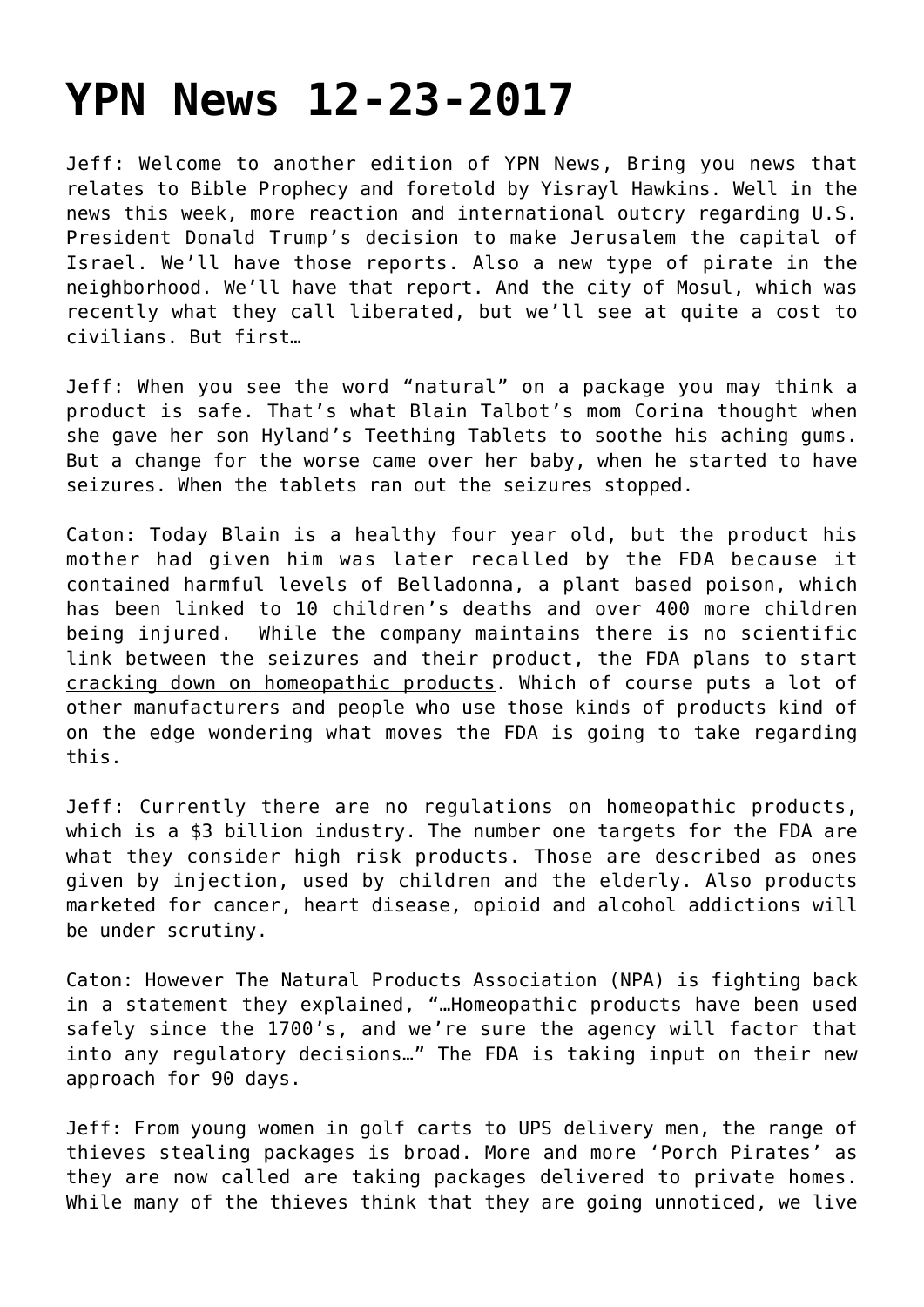in a world of high tech security and surveillance which is catching the criminals on camera.

Caton: That's right. One neighborhood social network, called *Next Door*, reported package theft complaints are up not 10 or 100, but 500% for 2017. And the median price of a stolen package is \$250. But law enforcement is cracking down on the problem, having devoted some of their resources porch pirating alone. So they are having to draw off of what they're doing to fight crime in other ways to deal with this one problem.

Jeff: Shows you how big of a problem it's really becoming if they have to take some of their force and just concentrate specifically on that one issue. In Boston police recovered dozens of stolen Amazon packages in one week. In Ohio one prosecutor took to Facebook posting this to any would be porch pirates, "We have placed bait packages throughout the city," indicating there is a GPS tracker inside each package, warning, "If you steal…you will be arrested." In Burbank, California one arrest was made.

Caton: While the victims of these thefts are angry at the violation of their personal property, there is little they can do but hope those responsible are caught and their packages returned. Consumer experts have suggested several steps to take to protect your deliveries. One, have all packages delivered to a secure location, like a neighbor's home, local grocery store, or your office. Two: use smart electronics like doorbells with built-in camera, require a signature for delivery or pick-up the package yourself at your carriers local delivery office.

Jeff: Well from stealing packages to stealing hope…As tears role down her face a refugee mother of eight tells of the new reality she is facing. She has been forced to take in her sisters two children. They are orphans from Cameroon. Their father was killed in the fighting there and their mother died just a few days later of a heart attack. While she struggled to take care of her own children the additional children will make it even harder.

Caton: There are over 30,000 refugees in Southern Nigeria now which are being cared for by the Nigerian Refugee Agency as well as a few non-governmental organizations. The refugees tell reporters they have little to eat and no proper shelter. After witnessing the violence in Cameroon, one young women fled for her life and the safety of her unborn child. Even though she was eight months pregnant she walked for three days, finally reaching Nigeria. Her baby, now born faces an uncertain future.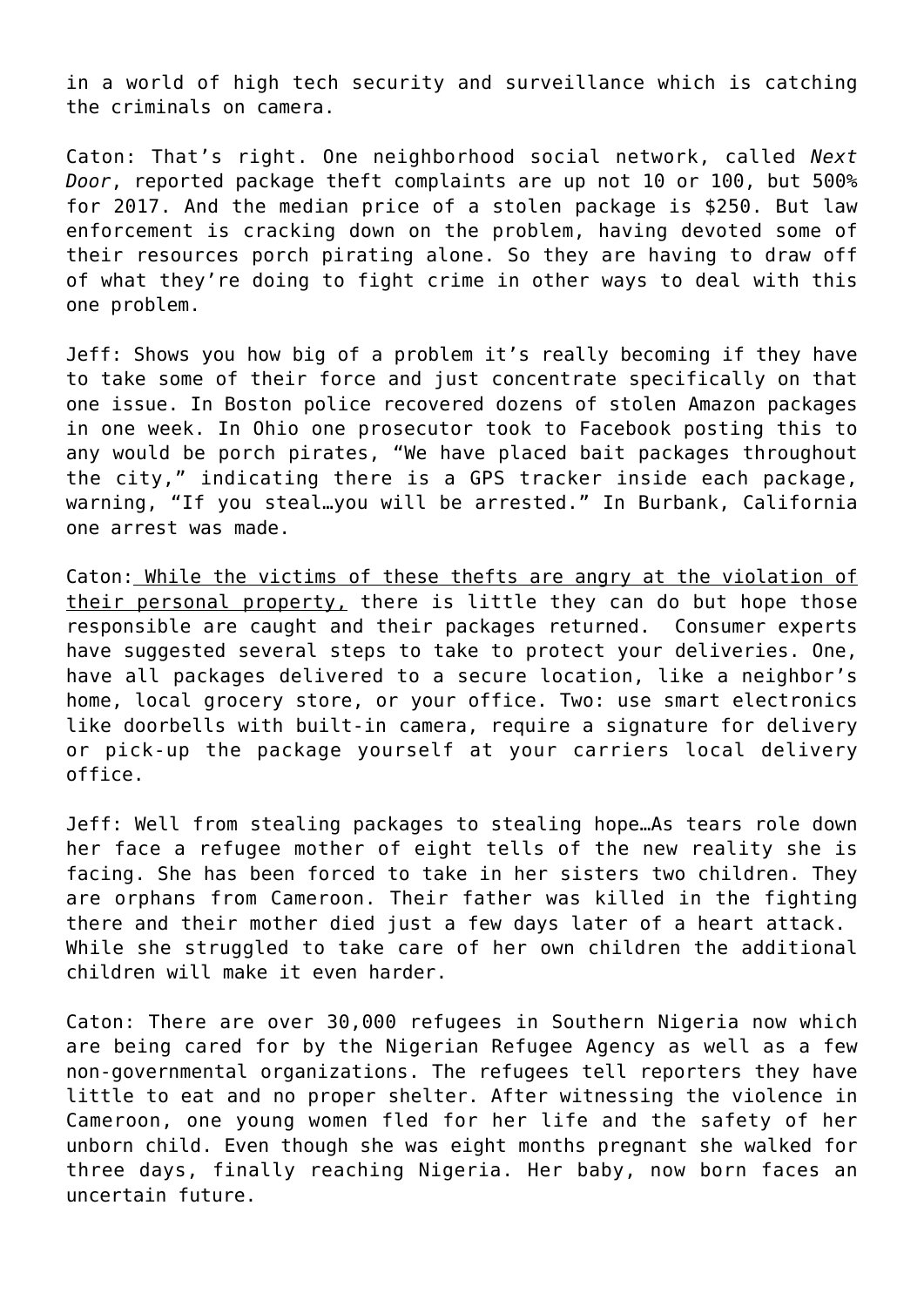Jeff: In one camp on the hills of Obudu, the majority of the 500 displaced are women and children. As they look down the mountain towards Cameroon, they know they have much to endure before they can even think about making the journey back home. I can only imagine Caton what that's like. You have your whole life completely turned upside down having to flee from the fighting and so forth and just not having any certainty of the future.

Caton: Yeah and evening with the hope of going back home, what are they going to go back to? Homes destroyed, family members lost, sons killed. It kind a looks bleak from their point of view right now either way it goes. Well some are calling it, answered prayers, but others are saying there is another human rights crisis taking place. Since Rodrigo Duterte was elected President of the Philippines he has been living up to his campaign promise of fighting a violent war on the drug addicts and the drug dealers who supply them. In the video you are about to see, we must warn you there is some graphic violent content.

[https://www.bing.com/videos/search?q=TRT+World%2c+Duterte+DRug+war&&vi](https://www.bing.com/videos/search?q=TRT+World%2c+Duterte+DRug+war&&view=detail&mid=10201A47C292522EB32610201A47C292522EB326&&FORM=VDRVRV) [ew=detail&mid=10201A47C292522EB32610201A47C292522EB326&&FORM=VDRVRV](https://www.bing.com/videos/search?q=TRT+World%2c+Duterte+DRug+war&&view=detail&mid=10201A47C292522EB32610201A47C292522EB326&&FORM=VDRVRV)

Jeff: Caton, you have to wonder, what really is the difference from those selling drugs that cause death or going out and killing those who sell the drugs or use drugs? To me it seems like either way death is the result. It would seem that educating the citizens there would be a much better idea in stopping that problem than just going out and having so much murder and death.

Caton: Right, educating the citizens and the leaders as well.

Jeff: Well there is new information surfacing concerning the number of citizens killed during the coalition strikes in Mosul. We have Larry McGee following the story for us. Larry what are the numbers looking like now on the civilian casualties?

Larry: The estimates now being provided by AP and various NGO's, suggest that the actual numbers may be ten times as much as that previously reported- that's ten times as many civilians as that initially stated by the US and other agencies. The actual number being reported at present is 11,000, who lost their lives during the nine month operation allegedly intended to bring liberty to the city of Mosul.

The tragedy continues to worsen; as the amount of dead continues to increase- even by collateral means, such as undetonated bombs exploding as children play nearby. The new estimates are causing some to recall earlier reports concerning the air in the city of Mosul, which is said to be laden and heavy with the sickening stench of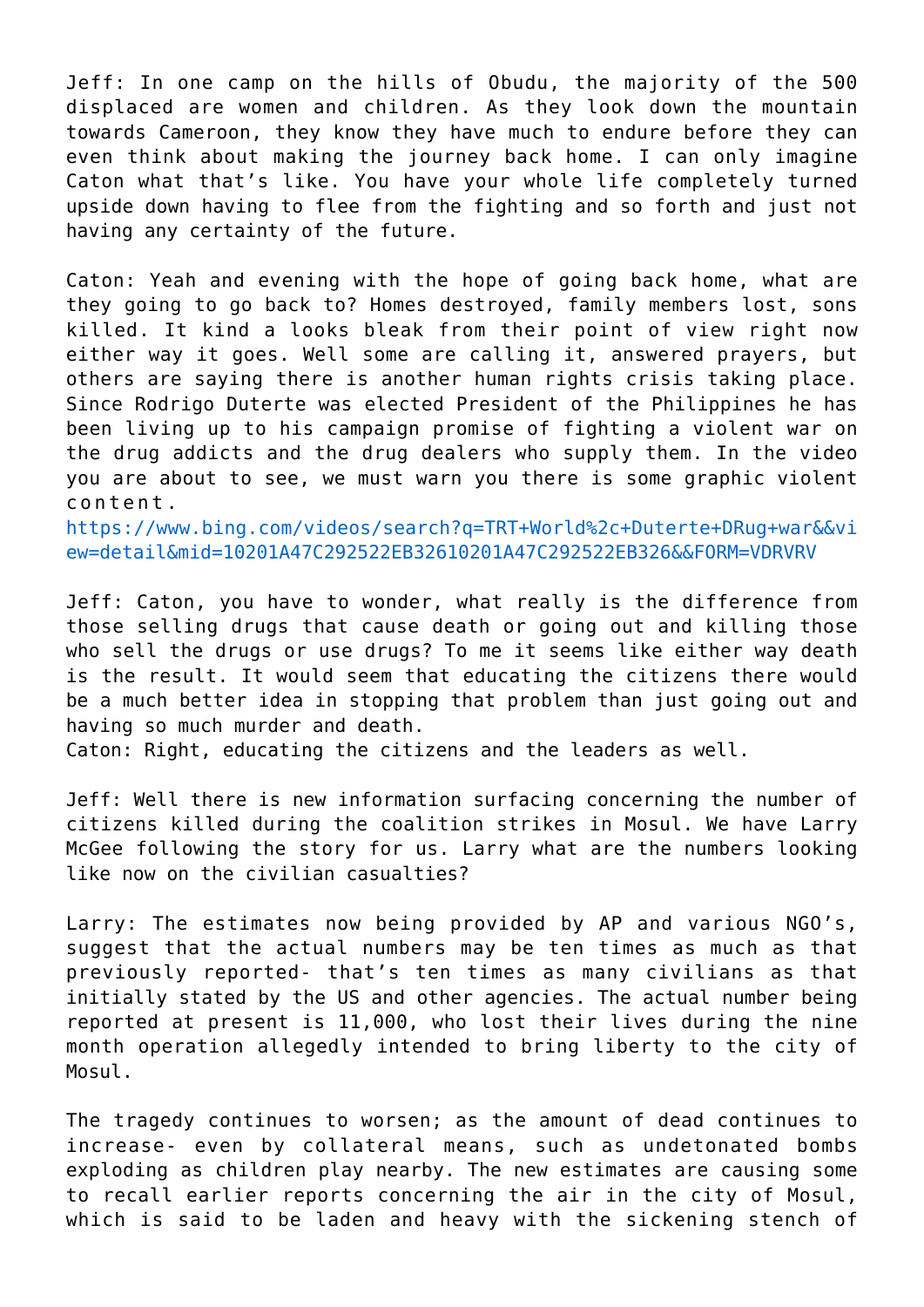rotting corpses and decomposing bodies. The city, which once housed 2 million people, has now been almost completely leveled…

The level of tension and animosity in the United Nations is rising, as 129 nations voted to condemn the US' recent decision to move its Embassy in Israel to Jerusalem- and officially recognize Jerusalem as Israel's capital. U.S. Ambassador, Nikki Haley came out swinging after the vote, stating that, "The United States will remember this day, in which it was singled out for attack in the General Assembly, for the very act of exercising [its] right as a sovereign nation." The Ambassador went on to say that "The U.S. will remember, when so many countries come calling on America- as they so often do," she stated, "to pay even more, and to use America's influence for their benefit."

On the list of those who condemned the move were major players and supposed U.S. allies such as Britain, France, and Japan; and there were five nations which supported America in the vote, those were Guatemala, Honduras, the Marshal Islands, Micronesia, Nauru, Palau, and Togo. That collection of supporters are reported to be the recipients of \$680 million in U.S. aid. President Trump commented in a recent meeting that the UN takes hundreds of millions of U.S. dollars and then votes against them. The President said the U.S. is watching those votes, and America will save a lot of money. Mr. Trump punctuated that comment by saying that, "[America] does't care." The issue, is that previous American Presidents refrained from recognizing Jerusalem as the capital of Israel to allow for negotiating space for Palestine, who would like to establish East Jerusalem as capital of an independent Palestinian state. The State Department says the threat to withdraw funding from nations who are perceived as having crossed the Trump administration is no joke, and is real; but commentators say, the UN's recent vote, is an indication that many member states believe the current administration is more bark than bite…For YPN News, I'm Larry McGee. Caton, Jeff…back to you.

Caton: Wow, definitely seems like there's bitterness and disunity among the nations regarding this decision that President Trump made, regarding Jerusalem being the capital of Israel. Well the U.S. blocked a United Nations Security Council vote Monday on a resolution drafted by Egypt that called on all states to refrain from building diplomatic embassy's in Jerusalem. The Veto power exercised by the United States hasn't been used in over 6 years, but clearly draws a line between the U.S. and the rest of the permanent Council members. Let's take a look at this video.

[https://www.bing.com/videos/search?q=US+veto+of+UN+Security+Council+re](https://www.bing.com/videos/search?q=US+veto+of+UN+Security+Council+resolution+drafted+by+Egypt&&view=detail&mid=BCB0DA0EA31D440B3B4CBCB0DA0EA31D440B3B4C&&FORM=VDRVRV) [solution+drafted+by+Egypt&&view=detail&mid=BCB0DA0EA31D440B3B4CBCB0DA0](https://www.bing.com/videos/search?q=US+veto+of+UN+Security+Council+resolution+drafted+by+Egypt&&view=detail&mid=BCB0DA0EA31D440B3B4CBCB0DA0EA31D440B3B4C&&FORM=VDRVRV) [EA31D440B3B4C&&FORM=VDRVRV](https://www.bing.com/videos/search?q=US+veto+of+UN+Security+Council+resolution+drafted+by+Egypt&&view=detail&mid=BCB0DA0EA31D440B3B4CBCB0DA0EA31D440B3B4C&&FORM=VDRVRV)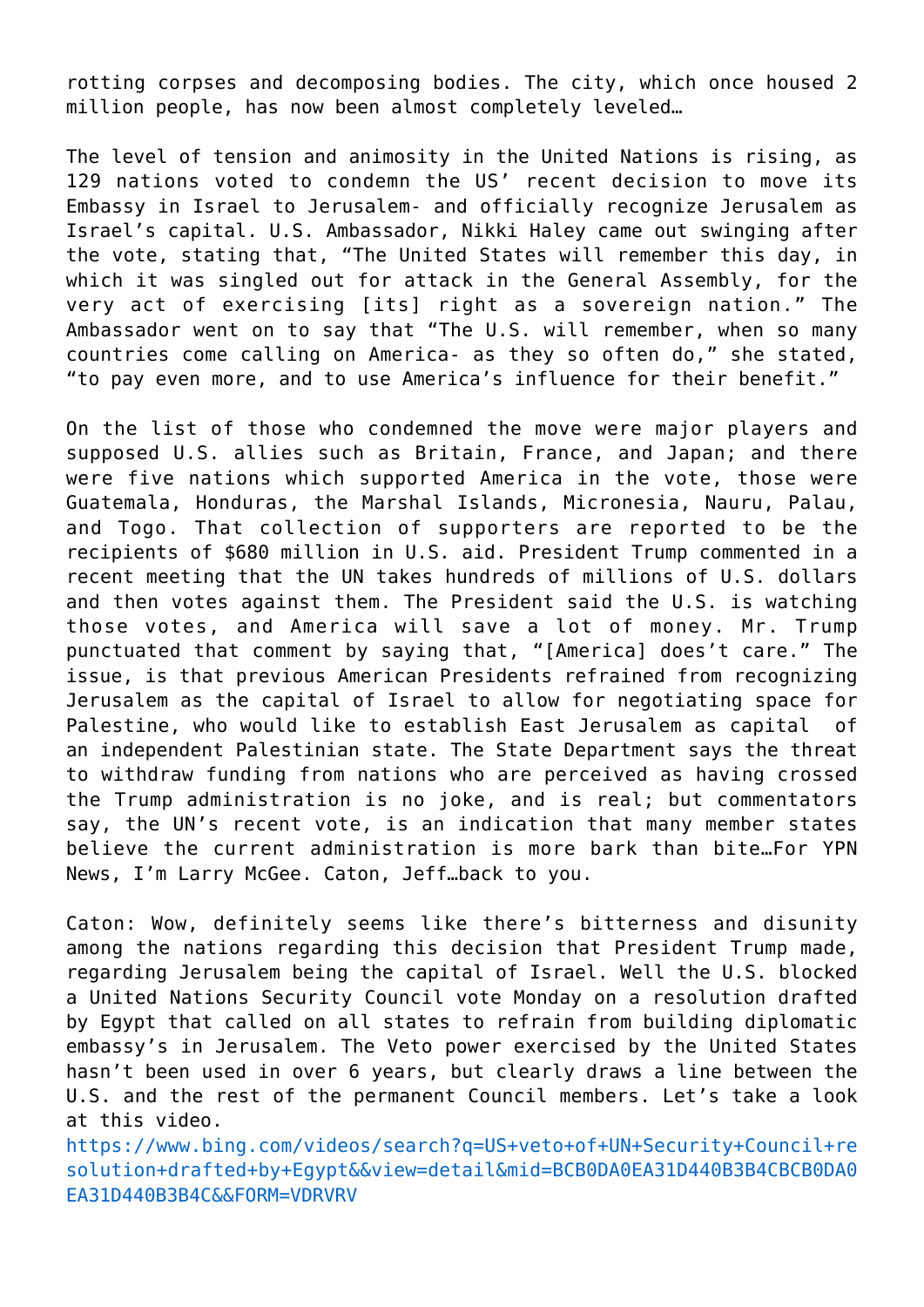Jeff: Well Caton, that's not the only voting going on. A 2/3 vote against the U.S. decision to recognize Jerusalem as the capital of Israel. The Palestinian foreign minister of Palestine said that Jerusalem would be the capital of a Palestinian state as he spoke to the members of the UN. Riyad Al Maliki said in his address, "We meet today not because of any animosity towards the US but because of its decision which constitutes an aggression on the genuine and natural rights of the Palestinian people to the city of Jerusalem."

The Israeli ambassador held up a 2,000 year old coin as evidence of Israel's claim to the city saying that it (referring to the coin) proves the ancient connection of the Jews to the city of Jerusalem. Togo, Honduras and Guatemala joined the 6 nations that had voted against a similar resolution, affirming Jerusalem's status last month. Regarding the vote, the number of abstentions increased from 9 to 35. This move is possibly a result of the threats made by the U.S. to retaliate financially against those in favor.

Jeff: The Turkish foreign minister, Mevlut Cavusoglu said to the assembly, "This is bullying and chamber will not vow to do that. It is unethical to think that the worth, any dignity of member -states are for sale. Let me put it this way, we will not be intimidated, you can be strong but this doesn't make you right," he concluded. U.S. Ambassador, Nikki Haley responded to the vote by saying, "the United States will remember this day in which it was singled out for an attack for the very act of exercising our right as a sovereign nation. We will remember it when we are called upon to make the world's largest contribution to the United Nations."

Caton: Sounds like a 'tit-for-tat' there. Well Jeff, there are questions now about the future of U.S. led negotiation, particularly since the Palestinians said that they would not talk to the U.S. representatives in the light of President Trump's decision.

Jeff: Palestinian president Mahmoud Abbas said in an address to Muslim leaders in an emergency leaders in Istanbul that the U.S. should no longer play a role in Middle East talks. He also said that President Trump's decision to officially recognize Jerusalem as Israel's capital is a crime and that he was giving away the city like it belongs to the states. The meeting was hosted by the Turkish President, who's called the Arab response so far, weak.

Caton: Israel captured Arab east Jerusalem in 1967 and later annexed it. An action not recognized by the internationally. Turkey is urging Muslim nations to pressure the world into recognizing east Jerusalem as the capital of a Palestinian state. Erdogan told leaders, Trump's decision was a reward for Israeli actions including occupation,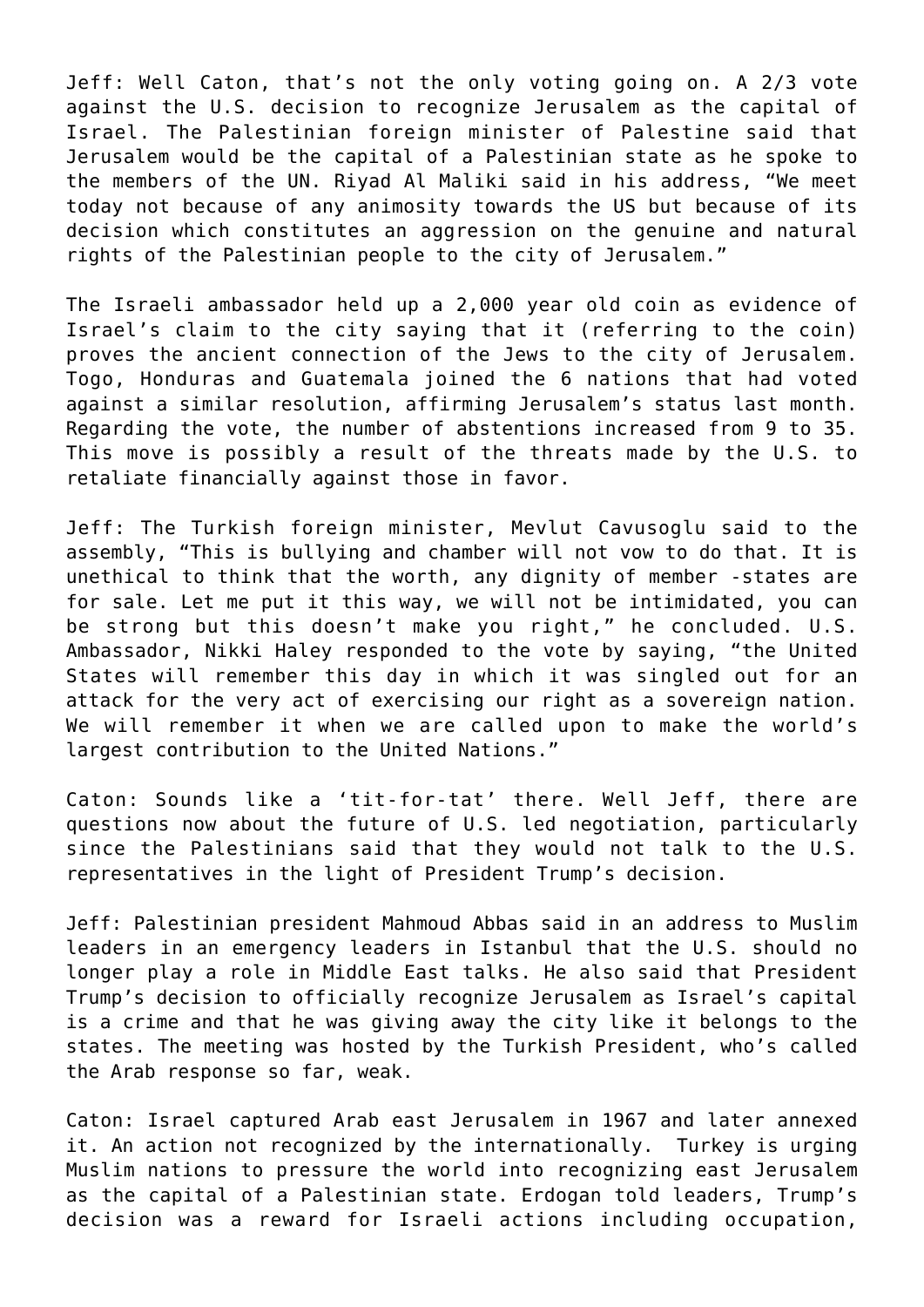settlement construction and land seizure.

Jeff: Erdogan also said that Palestine's incorporation process to international accords and institutions should be accelerated. As Islam countries we must put forward a more strong command and a stronger will regarding full cooperation of the Palestinian state in the diplomatic area. Despite the bold talk, countries like Egypt and Saudi Arabia only sent ministers instead of their countries heads. Sunni, Shia tension still loom amongst Arab countries. The summit is issuing strong rejection over the U.S. decision but little else on how to move the peace talks forward.

Caton: King Abdullah of Jordan once again visited Pope Francis at the Vatican. The meeting had a motive that concerned both the Holy See and the Middle East and that's the United States unilateral decision to recognize Jerusalem as the capital of Israel. The meeting between the two was a relaxed one with the Hashemite king inviting the Pope to Jordan again. The two exchanged gifts. Throughout the meeting both agreed on preserving the holy city's status quo as key elements for the regions peace and stability.

Caton: The nations are making tug-of-war moves and can't seem to agree on anything that' s mutually beneficial for all. Well until our leaders accept that their way isn't working and that there is another way, our world will continue to spiral downward until all-out war is realized by all. Yisrayl Hawkins has the answers to these pressing issues as he presents not his opinion or empty promises, but real solutions and eternal promises which he says is shown in your very own bible. To find out more, contact the House of Yahweh and when you do don't forget to request your free copies of the Prophetic Word Magazine and monthly Newsletter. Here's how…

Jeff: To Contact The House of Yahweh you can write them at: The House of Yahweh PO Box 2498 Abilene, Texas 79604 Call: 1-800-613-9494 You can visit them at anyone of their websites: [www.yahweh.com,](http://www.yahweh.com/) [www.yisraylhawkins.com](http://www.yisraylhawkins.com/) or www.yahwehsbranch.com Don't forget to visit our website at: www.ypnnews.com Any email you can email: info@yahweh.com Any International Calls please call: +1 325 677 4618 And if you have not checked out the two latest and greatest Bible study tools on the market today go to www.yisraylsays.com and [www.askyisrayl.com](http://www.askyisrayl.com/) for more information on each one of these. The programs are extremely helpful searching any type of scriptural questions, just type it in the search box and pages and pages will